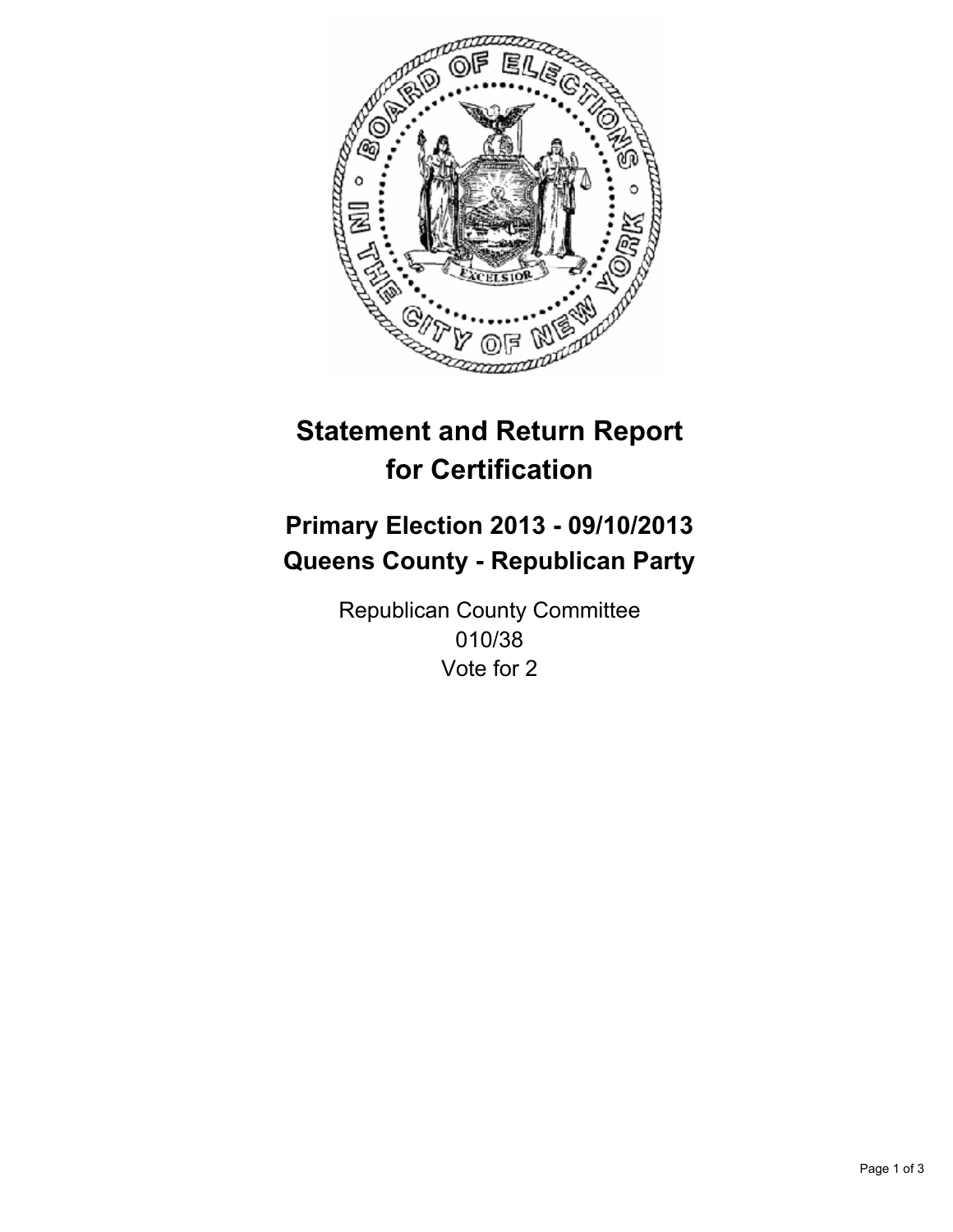

## **Assembly District 38**

| <b>EMERGENCY</b>        | 0        |
|-------------------------|----------|
| ABSENTEE/MILITARY       | 4        |
| <b>FEDERAL</b>          | 0        |
| SPECIAL PRESIDENTIAL    | 0        |
| <b>AFFIDAVIT</b>        | $\Omega$ |
| <b>DOMINICK BRIENZA</b> | 15       |
| <b>MARIE CARBO</b>      | 14       |
| PAULINA TOBACCO         | 9        |
| SALVTRE D. LILIAH       |          |
| <b>Total Votes</b>      | 45       |